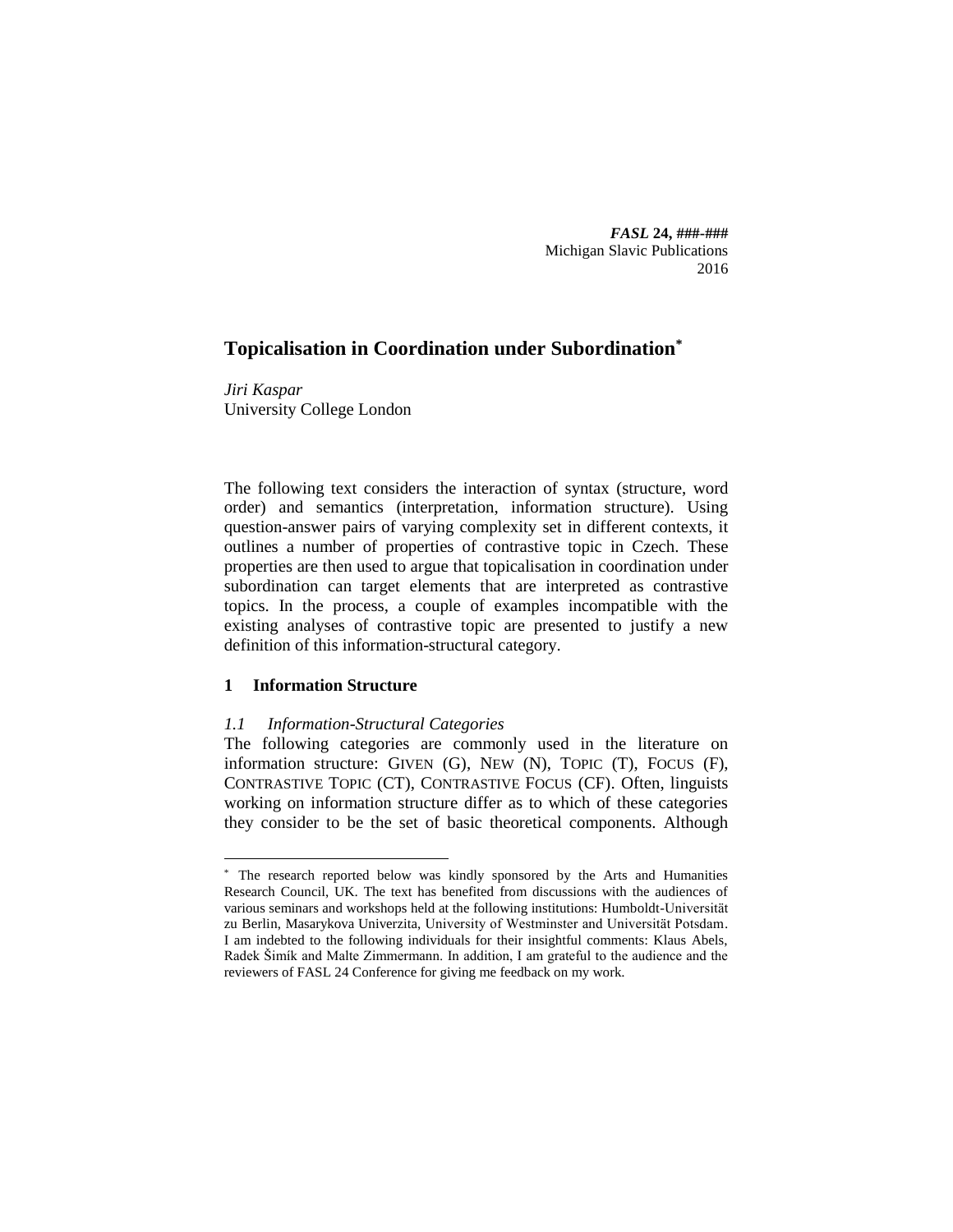related, the task of splitting the various competing lines of thought is somewhat orthogonal to the present discussion. In this text, only G, T, F and CT are relevant<sup>1</sup>. In what follows, the information-structural category of each relevant constituent is marked by a subscript.

### *1.2 Question-Answer Pairs*

In his insightful book, Jackendoff (1972) uses question-answer pairs to demonstrate how the form of the question can influence the form of the answer. The question primes the use of CT in the answer. Jackendoff (*ibid.*) distinguishes between an A-accent and a B-accent. The former is realised with a fall accent and the latter with a fall-rise accent  $(p. 261)^2$ .

- (1) a. Well, what about FRED? What did HE eat? b. FRED<sub>B</sub> ate the BEANS<sub>A</sub>.
- (2) a. Well, what about the BEANS? Who ate THEM?

b. FRED<sub>A</sub> ate the BEANS<sub>B</sub>.

 $\overline{a}$ 

Crucially, (1a) cannot be answered by (2b), and (2a) cannot be answered by (1b). Büring (2003) refers to any constituent marked by the A-accent as F, and to any constituent marked by the B-accent as CT. The accentuation is therefore taken to be a criterion for classifying a constituent as either CT or F. As far as Czech is concerned, Veselá et al. (2003), who studied a relatively large sample of spontaneous speech, claim that native speakers tend to realise CT with a rise accent, T with a level accent and F with a fall accent. However, it seems that, in most cases, elements interpreted as CT can also be realised with a level accent, which is otherwise typical of elements interpreted as T. The accentuation is therefore only indicative of the element's information-structural status. Consequently, it is important to consider the phonetic realisation of each relevant syntactic element in conjunction with the semantic and/or pragmatic import that it has. Building on his previous work, Büring (to

<sup>&</sup>lt;sup>1</sup> Sometimes, elements that qualify as G are not marked as such. This is due to the fact that these elements might be interpreted as T or CT. Whenever G-marking is of importance, it is discussed. It is also worth noting that not everyone assumes the existence of the category T. Büring (to appear), for instance, dedicates an entire section to pointing out various problems with pinpointing a precise definition of T. However, the argument defended below does not hinge on the existence of this category.

<sup>&</sup>lt;sup>2</sup> The example numbering has been altered and the A-/B-accent marking has been added.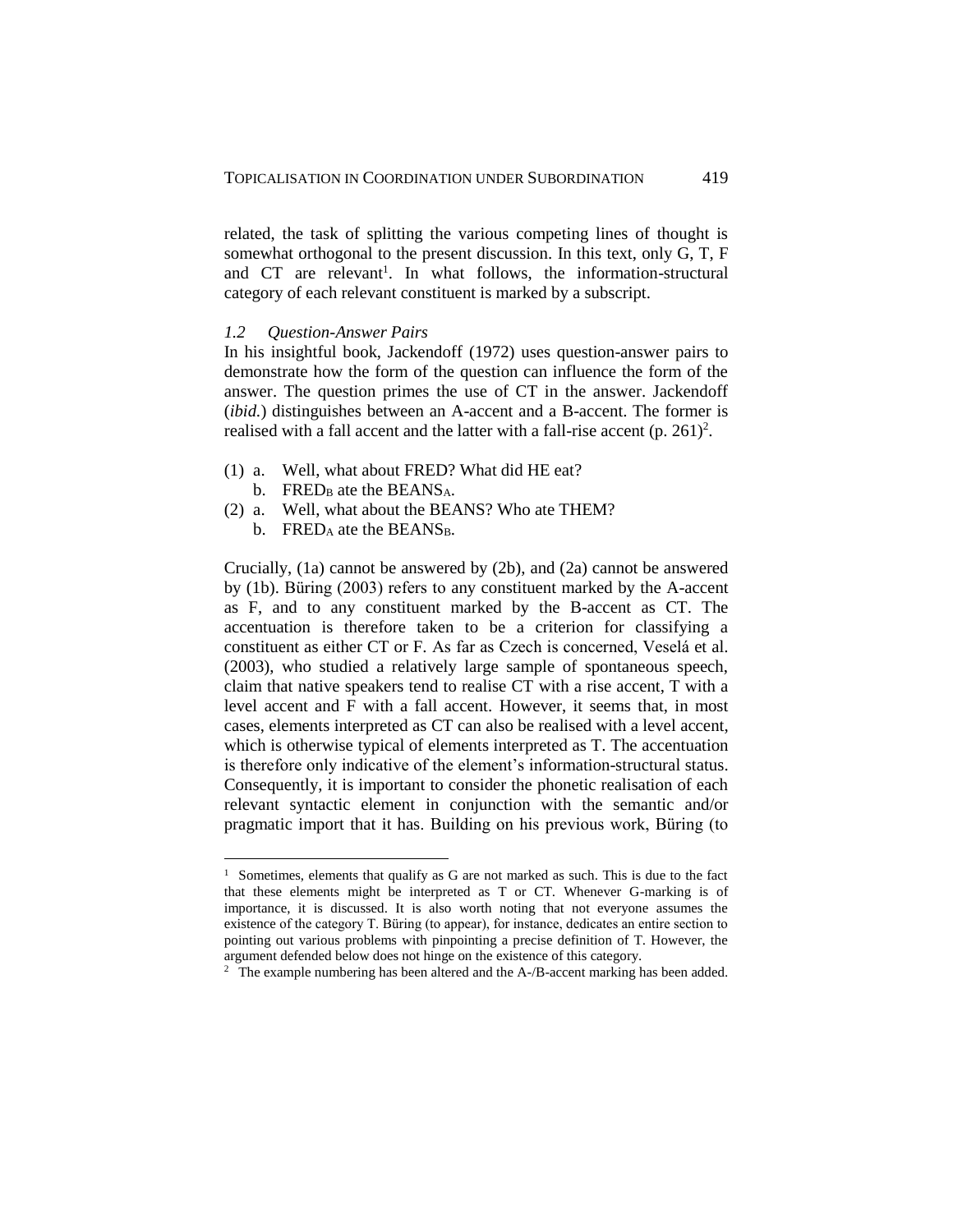appear) formulates the following rule to account for the distribution of the category CT (pp. 3–4).

(3) CT-INTERPRETATION RULE

For a sentence  $S^{CT+F}$  to be felicitous, there must be at least one question meaning in  $S^{CT+F}$ 's CT-value which is

a. currently pertinent, and PERTINENCE b. logically independent of  $\llbracket S^{CT+F} \rrbracket_0$ , and **INDEPENDENCE** c. identifiable. IDENTIFIABILITY

⟦S CT+F⟧<sup>O</sup> refers to the ordinary meaning of the sentence containing CT and F. It is used in juxtaposition with  $[\![S^{CT+F}]\!]_{CT}$  and  $[\![S^{CT+F}]\!]_F$ , which refer to the sentence's CT and F alternatives, respectively. Since the CT alternatives will be of primary importance in what is to follow, it is worth considering Jackendoff's examples in the light of Büring's proposal. The CT alternatives for (1b) and (2b) are *What did x eat?* and *Who ate y?*, respectively. Crucially, the variable *x* must be replaced by an individual other than *Fred*, and the variable *y* must be replaced by a dish other than *the beans*. PERTINENCE ensures that the alternative is relevant in the given context, INDEPENDENCE ensures that it neither entails nor contradicts the ordinary meaning of the sentence containing CT, and IDENTIFIABILITY ensures that it is recognisable by the hearer.

In the following sections, it will be shown that Büring's proposal is too restrictive. More concretely, it precludes *What did x eat?* and *Who ate y?* from being alternatives. This is at odds with the fact that it is possible to conjoin answers to these questions in Czech. In this text, it is assumed that the presence of CT indicates that the expression that contains it is a partial answer to a question that requires a multiple-pair answer (see (4)). This definition follows from the generalisation in (5), which is itself inspired by Kuno's (1982) observation that answers to multiple questions contain a sortal key (i.e., an expression according to which the answer is sorted). The last ingredient of the analysis is that it must always be possible for the element interpreted as CT to realise a rise accent. This can be viewed as a language-specific filter that is operative in Czech, but that need not be operative in other languages.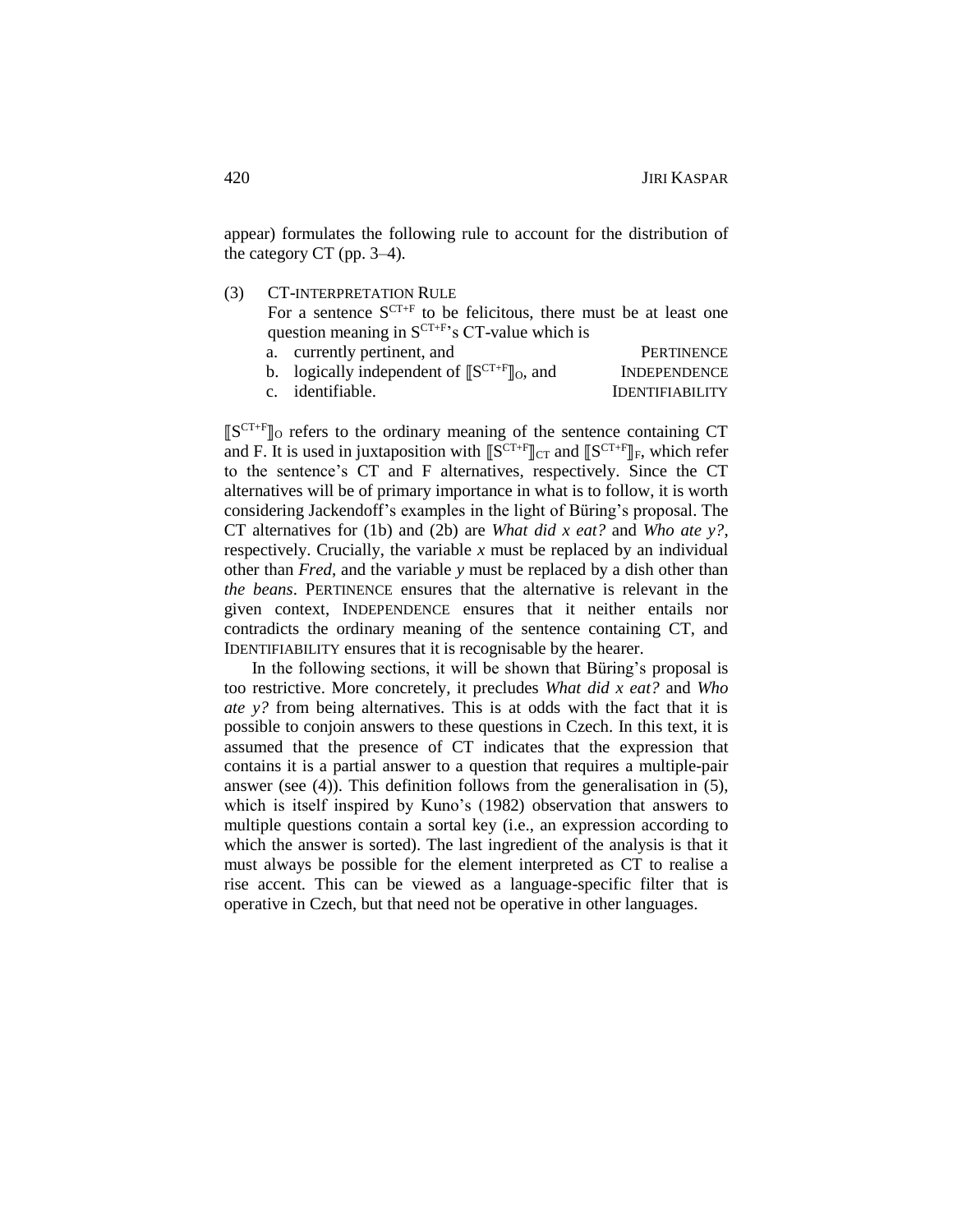- (4) CT-INTERPRETATION (ALL LANGUAGES) The expression that contains CT is a partial answer to a question that requires a multiple-pair answer.
- (5) CT-PRESENCE (ALL LANGUAGES) A partial answer to a question that requires a multiple-pair answer must contain an element interpreted as CT.
- (6) CT-REALISATION (CZECH) The element interpreted as CT must (have the possibility to) realise a rise accent.

### **2 Basic Restrictions on Constituent Order**

Czech is a language that is considered to have a very flexible constituent order. While this is generally true, the order of constituents is (often) heavily restricted by the context in which a given sentence is used. The information packaging ensures that each constituent gets interpreted in a particular way. The information structure then places certain (languagespecific) restrictions on the order of these constituents. The aim of this section is to explore the nature of some of these restrictions.

### *2.1 Object-Oriented Questions and Simplex Answers*

Assume that Speaker A asks the following question<sup>3</sup>. In the answer, the subject should be interpreted as CT, and the object as  $F<sup>4</sup>$ .

(7) A co Petr? Co snědl ten? and what  $Peter_{NOM}$  what  $Acc$  eat<sub>PST</sub> he<sub>DEM</sub> 'And what about Peter? What did HE eat?'

 $\overline{a}$ 

The following are all possible permutations of subject, verb and object

<sup>&</sup>lt;sup>3</sup> Unless specified otherwise, the questions used below are assumed to be uttered in the following context: Disregarding Speaker A and Speaker B, there were >2 individuals (Peter, Mary, Jacob) and >2 dishes (beans, spinach, aubergine), all of whom/which were familiar to Speaker A and Speaker B. Speaker A did not know who ate what, and Speaker B supplied this information. For reasons to do with simplicity, it is assumed that the relation between individuals and dishes is one-to-one. In other words, it is assumed that each individual is linked with exactly one dish. Unless stated otherwise, this is also the case in subsequent examples.

<sup>4</sup> This is due to the fact that *Petr* is being contrasted with the other individuals in the context, and that *fazole* corresponds to the *wh*-element in the question.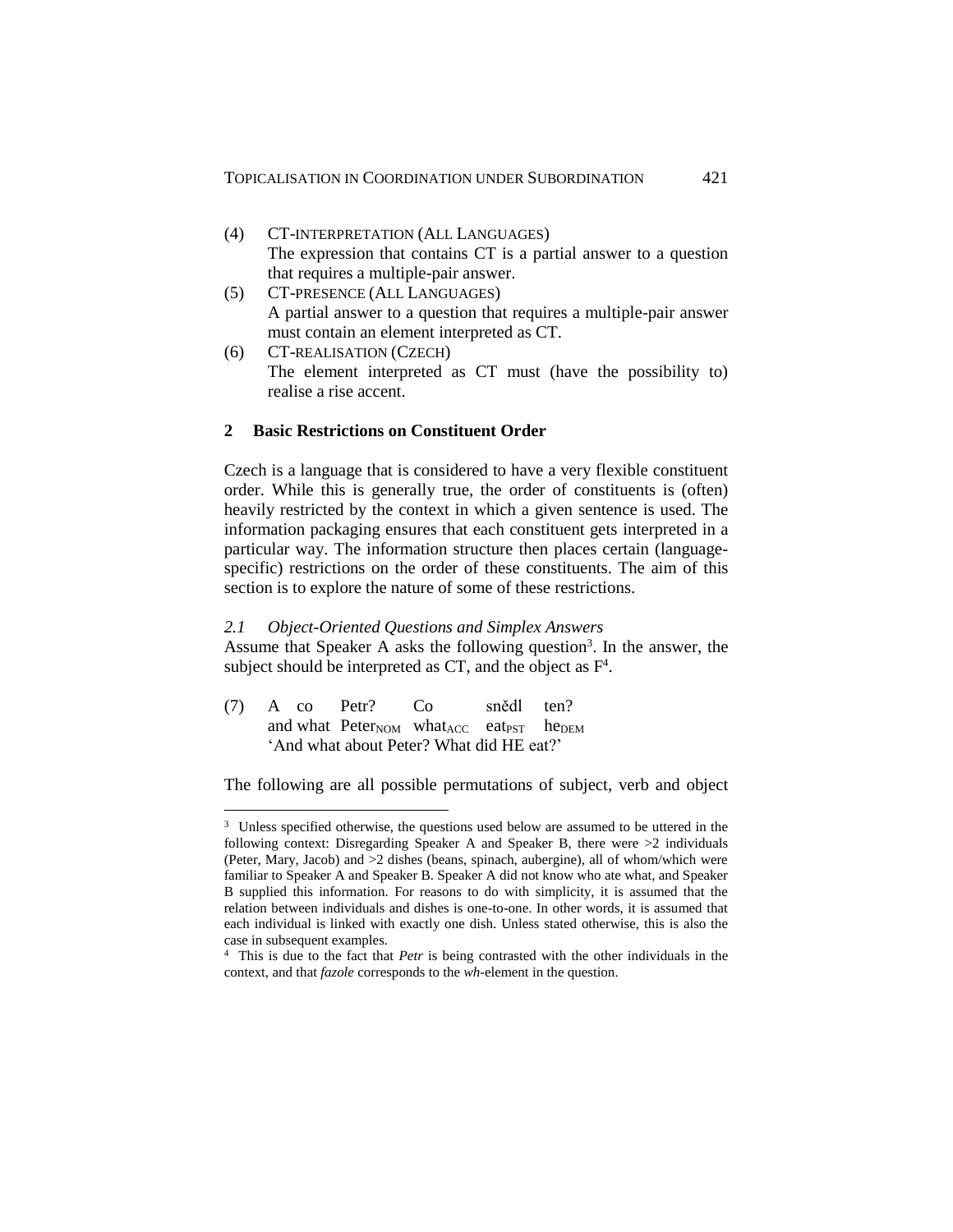that Speaker B could produce in reply to the question in (7). Interestingly, the realisation of the subject with the rise accent is blocked when it follows the object. Examples (9), (10) and (11) are not acceptable regardless of the accent that the subject realises. (12) and (13) are marked, because interpreting the subject as T is at odds with what the context requires. Crucially, it follows from the above that the subject can be interpreted as CT only in the initial position<sup>5</sup>.

- (8)  $[$  Petr $]_{T/CT}$ [ snědl $]_G$  [ fazole]<sub>F</sub>. (SVO)  $Peter_{NOM}$  eat<sub>PST</sub> beans<sub>ACC</sub> 'Peter ate the beans.'
- (9)  $E^{\#}[\text{Petr}]_{T/CT}$  [fazole]<sub>F</sub> [snědl]<sub>G</sub>. (SOV)
- (10)  $\text{\textdegree}[Sn\text{e}dl]_G$  [Petr]<sub>T/CT</sub> [fazole]<sub>F</sub>. (VSO)
- (11) \* $[Sn\text{e}dl]_G$  [fazole]<sub>F</sub> [Petr]<sub>T/CT</sub>. (VOS)
- (12)  $[{\text{Fazole}}]_F[{\text{Petr}}]_{T/\text{*CT}}[{\text{snědl}}]_G.$  (OSV)
- (13)  $[Facole]_F$   $[sn\check{e}dl]_G$   $[Petr]_{?T/*CT}.$  (OVS)

### *2.2 Subject-Oriented Questions and Simplex Answers*

To check the reverse, assume that Speaker A asks the following question. In the answer, the object should be interpreted as CT, and the subject as  $\mathrm{F}^6$ .

(14) A co fazole? Kdo snědl ty? and what beans<sub>NOM</sub> who<sub>NOM</sub> eat<sub>PST</sub> them<sub>DEM</sub> 'And what about the beans? Who ate THEM?'

The following are all possible permutations of subject, verb and object that Speaker B could produce in reply to the question in (14). Interestingly, the realisation of the object with the rise accent is blocked when it follows the subject. Examples (16), (17) and (18) are not acceptable regardless of the accent that the object realises. (19) is severely degraded, because an element interpreted as G (i.e., *snědl*)

 $\overline{a}$ 

<sup>5</sup> Sentences that would be acceptable with a different information-structural marking (in a different context) are prefixed with a hash. Sentences that would be unacceptable in any context, regardless of the information-structural marking, are prefixed with a star. Various degrees of markedness are signalled by question marks.

<sup>6</sup> This is due to the fact that *fazole* is being contrasted with the other dishes in the context, and that *Petr* corresponds to the *wh*-element in the question.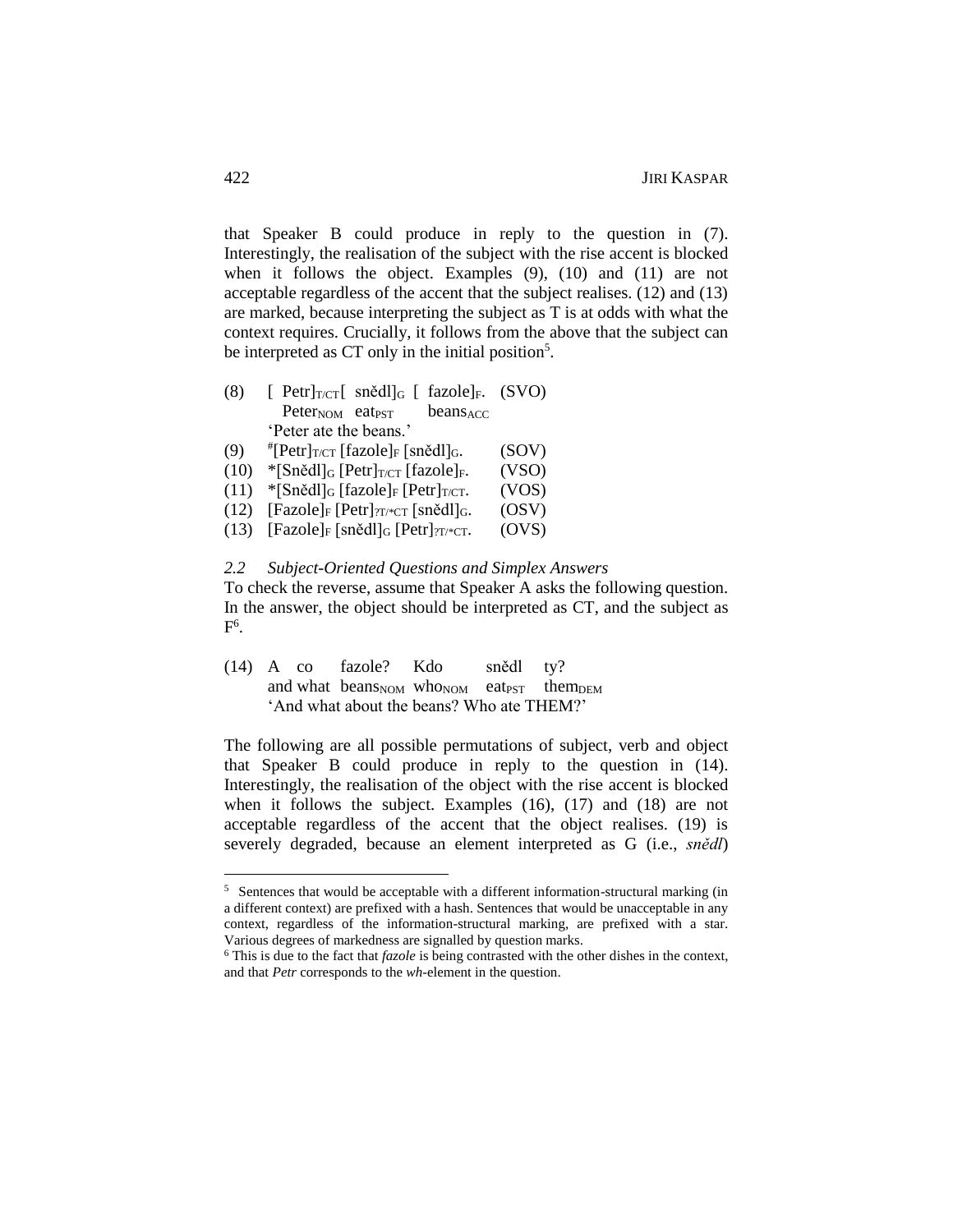appears in the sentence-final position, following an element interpreted as F (i.e.,  $Petr$ )<sup>7</sup>. Interestingly, interpreting the object in (15) as T is possible. Crucially, it follows from the above that the object can be interpreted as CT only in the initial position.

|      | (15) [ Petr] <sub>F</sub> [ snědl] <sub>G</sub> [ fazole] $_{T/^*CT}$ . (SVO)     |       |
|------|-----------------------------------------------------------------------------------|-------|
|      | Peter <sub>NOM</sub> eat <sub>PST</sub><br>beans <sub>ACC</sub>                   |       |
|      | 'Peter ate the beans.'                                                            |       |
| (16) | <sup>#</sup> [Petr] <sub>F</sub> [fazole] <sub>T/CT</sub> [snědl] <sub>G</sub> .  | (SOV) |
| (17) | $\frac{\text{*[Sněd]}}{\text{[Petr]}}$ [fazole] $\frac{\text{[Sn]}}{\text{[Sn]}}$ | (VSO) |

- $(17)$  \*[Snědl]<sub>G</sub> [Petr]<sub>F</sub> [fazole]<sub>T/CT</sub>. (VSO)
- (18)  $\text{\textdegree}[Sn\text{e}dl]_G$  [fazole]<sub>T/CT</sub> [Petr]<sub>F</sub>. (VOS)
- $(19)$  <sup>??</sup>[Fazole] $_{\text{T/CT}}$  [Petr]<sub>F</sub> [snědl]<sub>G</sub>. (OSV)
- (20)  $[Facole]_{T/CT}$  [snědl]<sub>G</sub> [Petr]<sub>F</sub>. (OVS)

In principle, Speaker B could select from three types of constituent order (i.e., SVO, OSV, OVS) when answering the question in (7), and from two types of constituent order (i.e., SVO, OVS) when answering the question in (14). However, the rise accent typical of CTs is restricted to appear in an SVO configuration (see (8)) in the answer to (7), and in an OVS configuration (see (20)) in the answer to (14). The fact that the element interpreted as CT must precede the element interpreted as F is in line with similar observations made by other authors for other languages<sup>8</sup>.

### *2.3 Object-Oriented Questions and Complex Answers*

 $\overline{a}$ 

Apart from requesting information about a single person or a single dish, it is also plausible to request information about multiple persons or dishes at the same time. This can be achieved by coordinating two subjects or two objects in the question. Assume that Speaker A asks the following question. In the answer, the subject should be interpreted as CT, and the object as F.

<sup>7</sup> An explanation of why this constituent order is blocked can be found in Kučerová 2007 as well as Šimík and Wierzba 2015.

<sup>8</sup> Among others, Büring 1995 for German, and Wagner 2012 for German, Italian and English.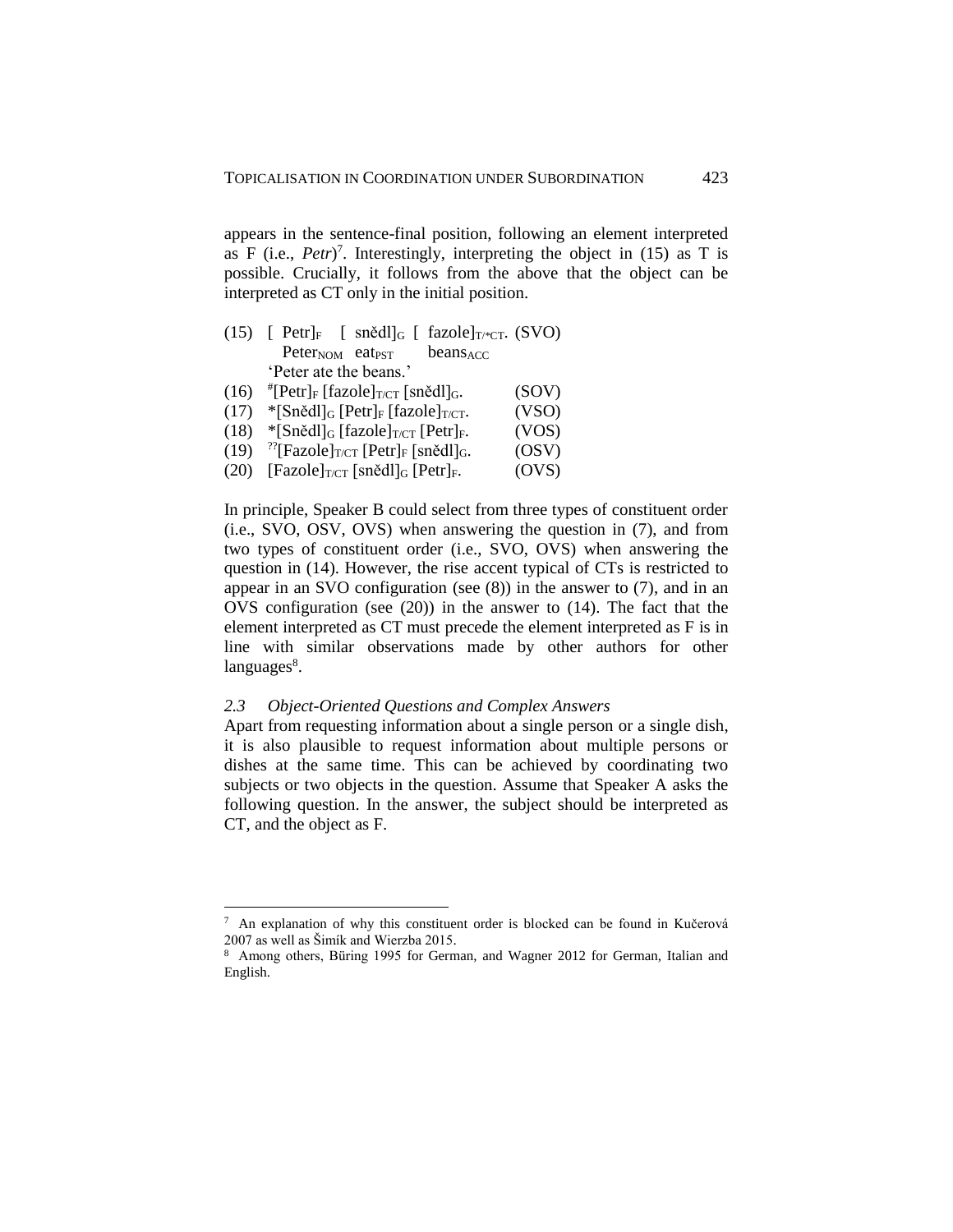(21) A co Petr a Marie? Co snědli ti? and what Peter<sub>NOM</sub> and Mary<sub>NOM</sub> what<sub>ACC</sub> eat<sub>PST</sub> they<sub>DEM</sub> 'And what about Peter and Mary? What did THEY eat?'

Interestingly, the only permissible constituent order within each partial answer  $(=$  conjunct) is one in which the subject can be realised with the rise accent.

(22) [ Petr] $_{CT}$  [ snědl] $_{G}$  [ fazole] $_{F}$  ( a [ Marie] $_{CT}$  [ snědla] $_{G}$ Peter<sub>NOM</sub> eat<sub>PST</sub> beans<sub>ACC</sub> and Mary<sub>NOM</sub> eat<sub>PST</sub>  $\lceil$  špenát $\rceil_F$ ). (SVO-SVO)  $spinach<sub>ACC</sub>$ 'Peter ate the beans (and Mary ate the spinach).'

The other two constituent orders (i.e., OSV and OVS) that were allowed in an answer to the object-oriented question in (7) may not be used in either a partial or a complete answer to (21). This is predicted by the combination of (5) and (6) in the context of (21).

- (23) \*[Fazole] $_F$  [Petr] $_{CT}$  [snědl] $_G$  (a [špenát] $_F$  [Marie] $_{CT}$  [snědla] $_G$ ). (OSV-OSV)
- (24)  $\text{#[Fazole]}_F$  [snědl]<sub>G</sub> [Petr]<sub>CT</sub> (a [špenát]<sub>F</sub> [snědla]<sub>G</sub> [Marie]<sub>CT</sub>). (OVS-OVS)

### *2.4 Subject-Oriented Questions and Complex Answers*

To check the reverse, assume that Speaker A asks the following question. In the answer, the object should be interpreted as CT and the subject as F.

(25) A co fazole a špenát? Kdo snědl ty? and what beans<sub>NOM</sub> and spinach<sub>NOM</sub> who<sub>NOM</sub> eat<sub>PST</sub> them<sub>DEM</sub> 'And what about the beans and the spinach? Who ate THEM?'

Interestingly, the only permissible constituent order within each partial answer (= conjunct) is one in which the object can be realised with the rise accent. This is predicted by the combination of (5) and (6) in the context of (25).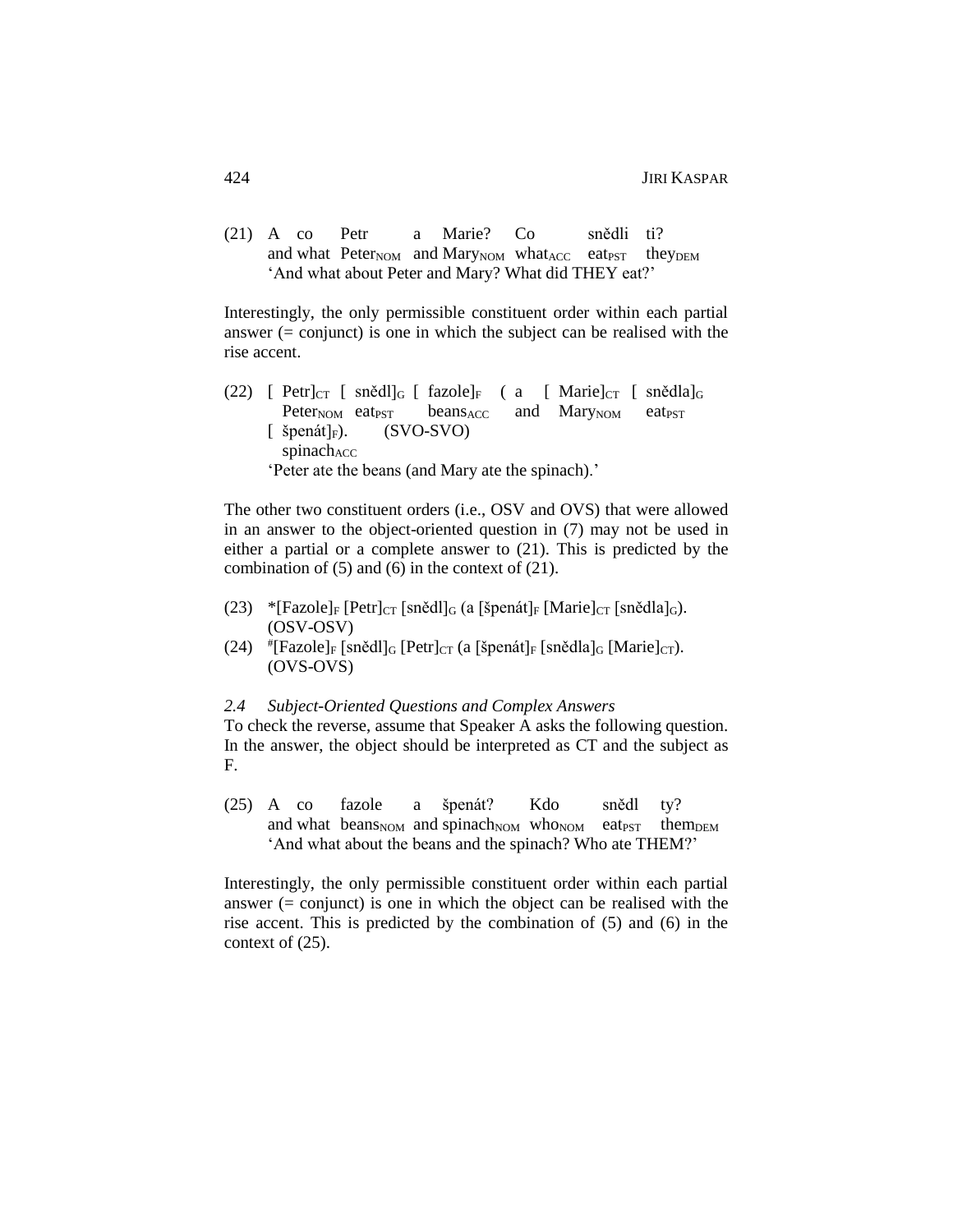(26)  $\lceil$  Fazole $\lceil$   $\lfloor$  snědl $\lceil$ <sub>G</sub>  $\lceil$  Petr $\rceil$ <sub>F</sub> ( a  $\lceil$  špenát $\lceil$ <sub>CT</sub>  $\lceil$  snědla $\lceil$ <sub>G</sub> beans<sub>ACC</sub> eat<sub>PST</sub> Peter<sub>NOM</sub> and spinach<sub>ACC</sub> eat<sub>PST</sub>  $[$  Marie $]_F$ ). (OVS-OVS) MaryNOM 'Peter ate the beans (and Mary ate the spinach).'

The only other constituent order (i.e., SVO) that was allowed in an answer to the object-oriented question in (14) may not be used in either a partial or a complete answer to  $(25)^9$ .

(27)  $*$ [Petr]<sub>F</sub> [snědl]<sub>G</sub> [fazole]<sub>CT</sub> (a [Marie]<sub>F</sub> [snědla]<sub>G</sub> [špenát]<sub>CT</sub>). (SVO-SVO)

Crucially, the overt realisation of either *Petr* and *Marie* or *fazole* and *špenát* in the question does not *per se* restrict the interpretation of the elements in the answer. While (26) would be infelicitous as an answer to (21), (22) would be felicitous as an answer to (25). Thus, the constituent of the answer that corresponds to the *wh*-element of the question does not have to be always interpreted as F, and the constituent of the answer that is primed by the question to be interpreted as CT does not have to be always interpreted as CT.

There are many factors that need to be controlled when considering question-answer pairs such as (25)–(22). First, subjects tend to be better topics than objects. Second, the subject is animate and the object is inanimate. Third, first names might be more easily associated with their referents than definite nouns. Given the complex interplay of these various factors, finding the answer is beyond the scope of this paper.

## *2.5 Subordination*

 $\overline{a}$ 

The acceptability judgments observed above for simplex and complex answers are not preserved under subordination. The answers to questions in (7), (14), (21) and (25) can be embedded. Depending on its complexity (i.e., single-pair vs multiple-pair), the answer could be inserted into the empty slot(s) in one of the following two templates. A single-pair answer

<sup>&</sup>lt;sup>9</sup> The sentence in (27) is perfectly grammatical, and it would be acceptable if the interpretation of the subject and the object within each conjunct were reversed (see (22)). The possibility of restructuring the discourse to accommodate such reversals is briefly considered further below.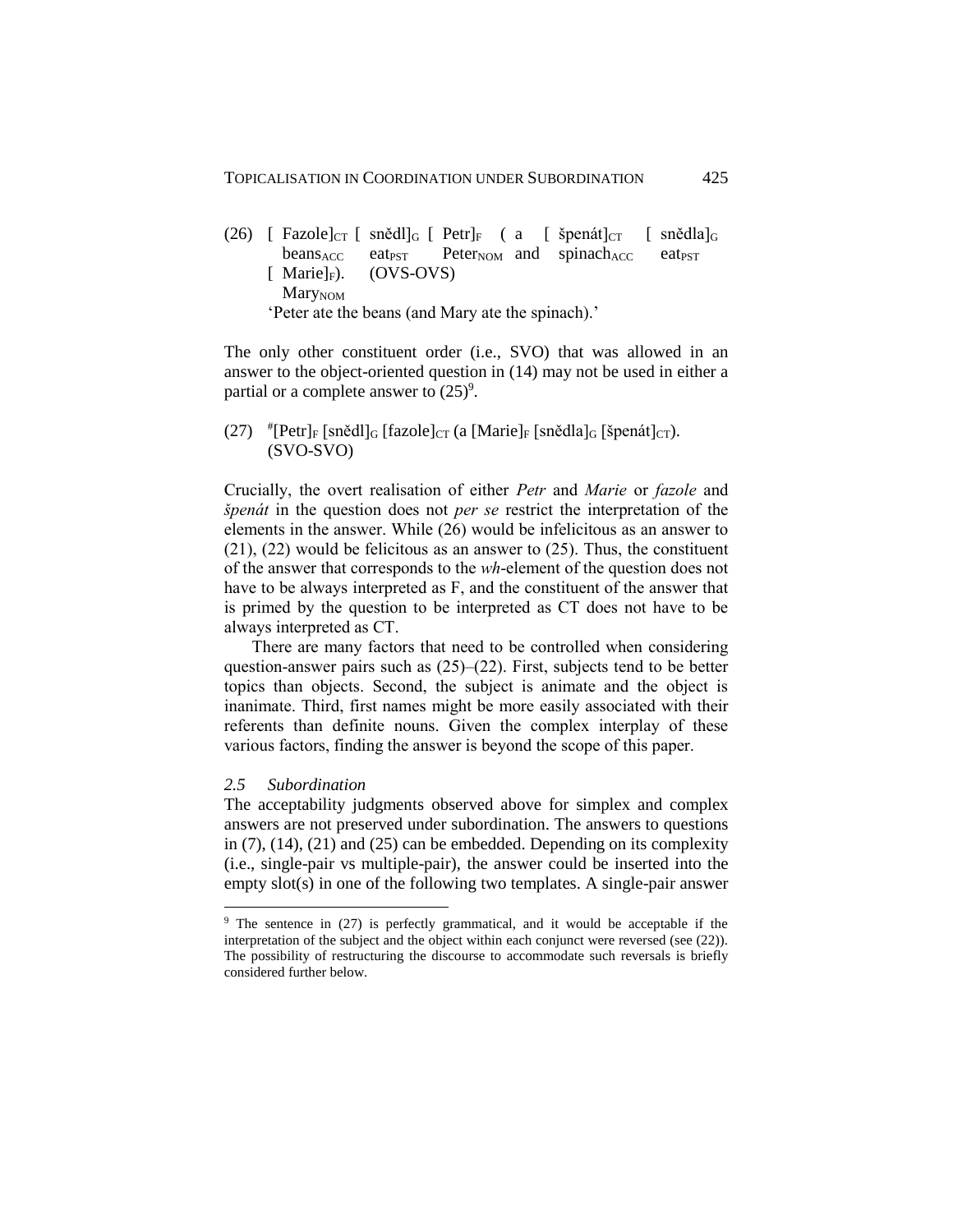could be inserted into the template in (28), and each conjunct of a multiple-pair answer could be inserted into the template in (29).

(28) No. Jakub řekl, že well Jacob.NOM say.PST že 'Well. Jacob said that (29) No. Jakub řekl, že  $_2$ , a že well Jacob.NOM say.PST že and že 'Well. Jacob said that \_\_\_\_ and that \_\_\_\_ .'

What is crucial is that subordination allows only those constituent orders in which the element interpreted as CT (realised with either a level accent or a rise accent) precedes the element interpreted as F (realised with a fall accent). Subordination therefore places further restrictions on the order of constituents within the clause.

### **3 Multiple Questions: Single-Pair vs Multiple-Pair Answers**

### *3.1 Multiple Questions and Multiple-Pair Answers*

Czech is a language in which all *wh*-elements are typically fronted. For present purposes, it suffices to consider multiple questions with two *wh*elements. Interestingly, the questions in (7) and (14) can form different strategies to answer the common super-question below.

(30) Kdo co snědl?  $who<sub>NOM</sub>$  what<sub>ACC</sub> eat<sub>PST</sub> 'Who ate what?'

In an attempt to answer the above question, the speaker can select from two different sortal keys. The answer might be ordered by 'individual' (see  $(31)$ ) or by 'dish' (see  $(32)$ ). Note that, in each case, one constituent of the answer that corresponds to a *wh*-element of the question is interpreted as CT.

(31)  $[$  Petr $]_{CT}$   $[$  snědl $]_G$   $[$  fazole $]_F$ .  $Peter_{NOM}$  eat<sub>PST</sub> beans<sub>ACC</sub> 'Peter ate the beans.'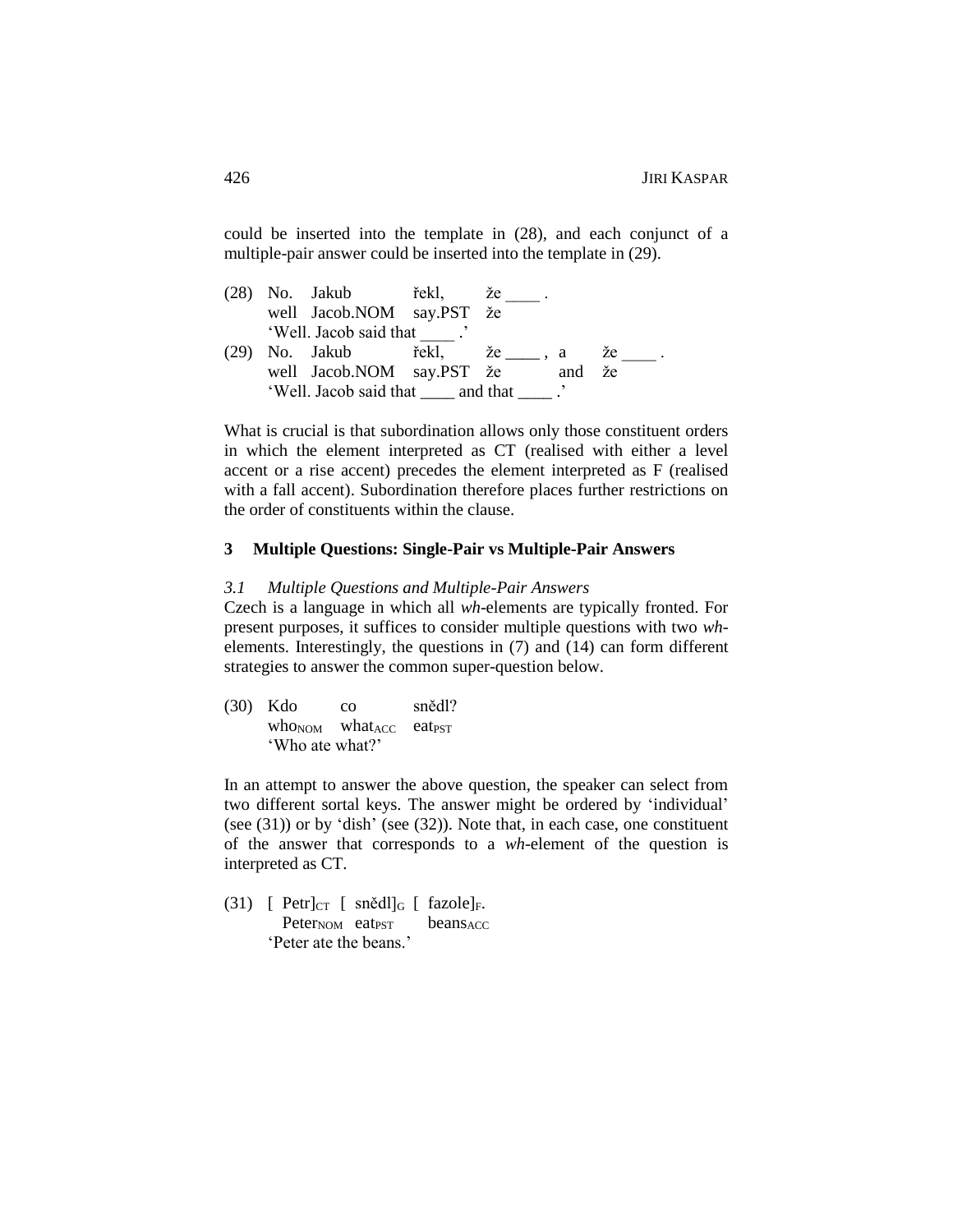(32)  $\int$  Fazole $\vert$ <sub>CT</sub>  $\int$  snědl $\vert$ <sub>G</sub>  $\int$  Petr $\vert$ <sub>F</sub>.  $beans<sub>ACC</sub>$  eat<sub>PST</sub> Peter<sub>NOM</sub> 'Peter ate the beans.'

It is also possible to provide one of the following sentences as an answer to the question in (30).

- (33)  $[$  Petr $]_{CT}$   $[$  sněd $]_{G}$   $[$  fazole $]_{F}$   $[$  a  $[$  Marie $]_{CT}$   $[$  snědla $]_{G}$ Peter<sub>NOM</sub> eat<sub>PST</sub> beans<sub>ACC</sub> and Mary<sub>NOM</sub> eat<sub>PST</sub> [ špenát] $_F$ ). (SVO-SVO)  $spinach<sub>ACC</sub>$ 'Peter ate the beans (and Mary ate the spinach).'
- (34) [ Fazole] $_{CT}$  [ snědl] $_G$  [ Petr] $_F$  ( a [ špenát] $_{CT}$  [ snědla] $_G$ beans<sub>ACC</sub> eat<sub>PST</sub> Peter<sub>NOM</sub> and spinach<sub>ACC</sub> eat<sub>PST</sub>  $[$  Marie $]_F$ ). (OVS-OVS) MaryNOM

'Peter ate the beans (and Mary ate the spinach).'

Regardless of which strategy is selected, the initial element within each partial answer may not be realised with a fall accent. This is a good indication that it is not interpreted as F.

### *3.2 Switching the Sortal Key*

 $\overline{a}$ 

It was shown above that an answer to the question in (30) might be ordered by 'individual' (see (33)) or by 'dish' (see (34)). In addition, it is also possible to answer (30) by conjoining partial answers with different sortal keys $^{10}$  (see (35)).

(35) [ Petr] $_{CT}$  [ snědl] $_{G}$  [ fazole] $_{F}$  a [ špenát] $_{CT}$  [ snědla] $_{G}$ Peter<sub>NOM</sub> eat<sub>PST</sub> beans<sub>ACC</sub> and spinach<sub>ACC</sub> eat<sub>PST</sub>  $[$  Marie $]_F$ ). (SVO-OVS) MaryNOM

'Peter ate the beans and Mary ate the spinach.'

<sup>&</sup>lt;sup>10</sup> Given the combination of  $(5)$  and  $(6)$ , the sortal key has to be different for each conjunct in (35).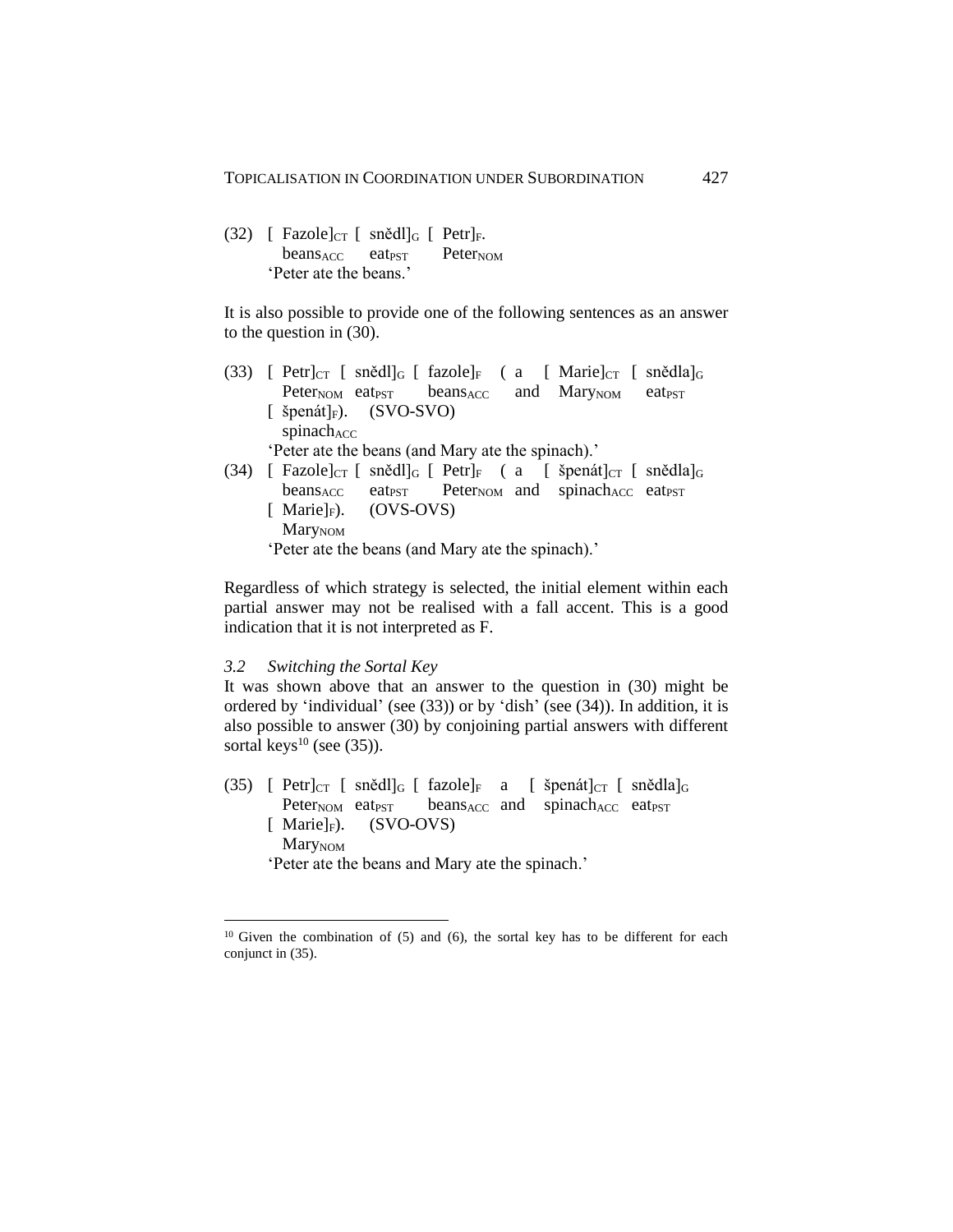The possibility of changing the sortal key was noted in Wagner (2012), who argued against the analysis of parallel examples by Neeleman and van de Koot (2008) as involving a switch in the relative ordering of constituents interpreted as CT and F. The sortal key can be switched most easily if the question is general enough not to prime the answer to follow the 'by-individual' or the 'by-dish' strategy. More concretely, it would not be ideal to use (35) as an answer to (21) or (25).

The fact that the sortal key can be switched poses problems for any analysis that imposes strict interpretive correspondence between the elements of each partial answer. According to Büring (to appear), for instance, the CT alternatives for the two conjuncts in (35) would be *What did x eat?* and *Who ate y?*, respectively. However, the meanings of *What did x eat?* and *Who ate y?* are not compatible in the sense that the former cannot be taken to be an alternative for the latter, and *vice versa*. In other words, the additional layer of semantic embedding (that turns a set of propositions into a set of simple questions) prevents the propositions expressed by the two conjuncts in (35) from being alternatives. However, (4) does not place any such restrictions on the alternatives; on the contrary, the acceptability of (35) in the context of (30) is predicted. This is so, because the answers to *What did x eat?* and *Who ate y?* count as partial answers to the question in (30).

Given the possibility of switching the sortal key, it could be proposed that the elements interpreted as CT must be 'given' in the sense of Chafe 1976: p.30.

(36) GIVEN

 $\overline{a}$ 

Given information is that knowledge which the speaker assumes to be in the consciousness of the addressee at the time of the utterance.

This formulation of givenness encompasses PERTINENCE and IDENTIFIABILITY mentioned in the definition in (3): the speaker may assume that only the elements that are in the consciousness of the addressee are both 'pertinent' and 'identifiable'<sup>11</sup>. In the light of the above, consider the following question $12$ .

 $11$  INDEPENDENCE, which is also mentioned in the definition in (3), is an independent property of question-answer pairs. A partial answer to a question must neither entail nor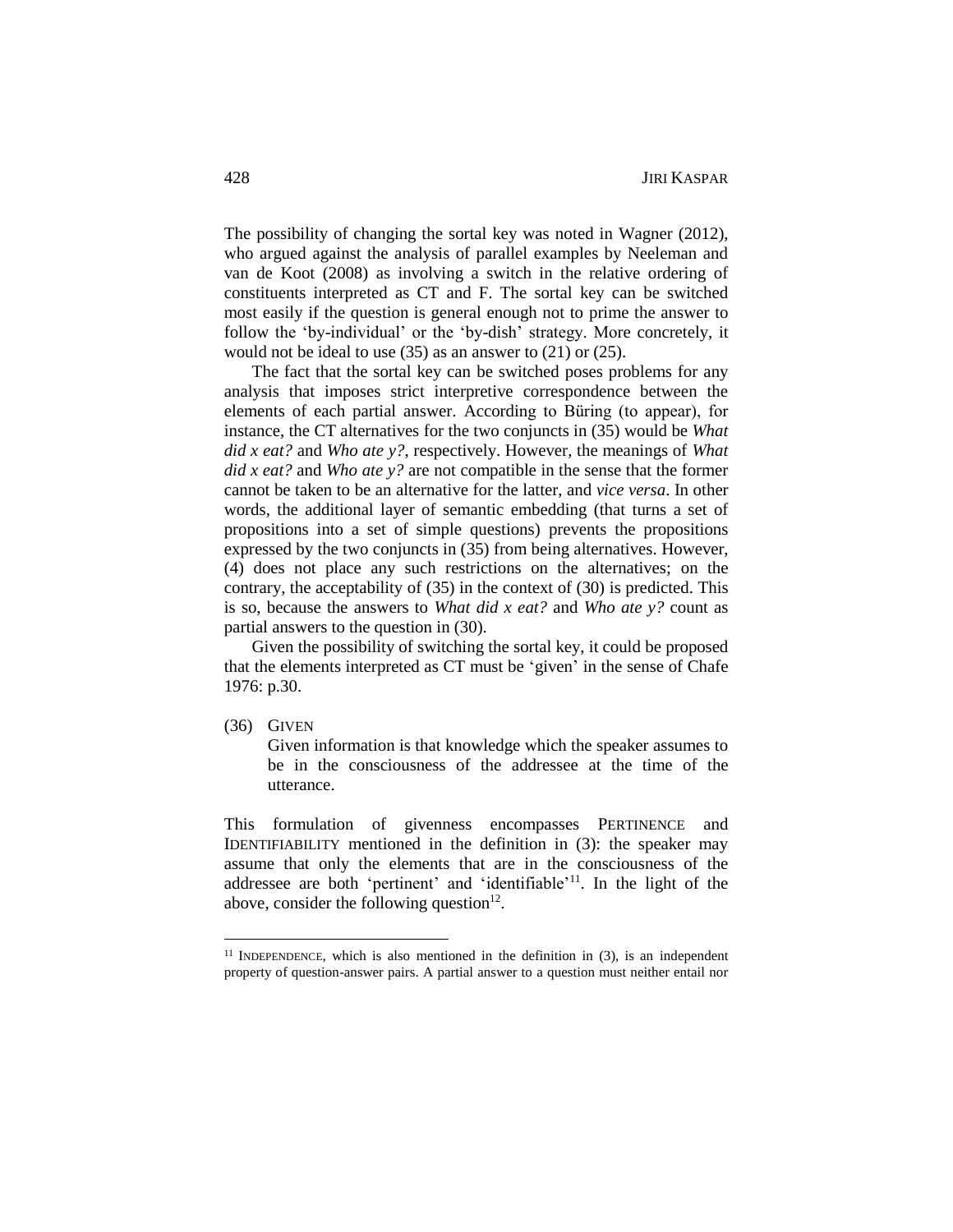## (37) Kdo se kdy narodil? who CLREFL when born 'Who was born when?'

 $\overline{a}$ 

Speaker B does not consider the two dates to be in the consciousness of Speaker A at the time the answer is uttered. This explains why (38) can, and (39) cannot, serve as a felicitous answer to (37).

- (38) [ Petr] $_{CT}$  se narodil [ 1. října] $_F$  a [ Marie] $_{CT}$ Peter<sub>NOM</sub>  $CL_{REFL}$  born 1st October and Mary<sub>NOM</sub> se narodila  $\begin{bmatrix} 31. \text{ ledna} \end{bmatrix}$ F. CLREFL born 31st January 'Peter was born on the 1st of October, and Mary was born on the 31st of January.'
- (39) # narodil  $[$  Petr $]_F$  a  $[$  31. ledna $]_{CT}$ 1st October  $CL_{REFL}$  born Peter<sub>NOM</sub> and 31st January se narodila [ Marie]<sub>F</sub>. CLREFL born MaryNOM

However, if the context comprised (a mention of) the possible dates of birth of the relevant individuals, then (39) would be a perfectly felicitous answer to (37). Büring (to appear) uses a similar example to show that there exists an asymmetry between CT and F. However, it seems that what needs to be 'pertinent' and 'identifiable' is the element interpreted as CT rather than the alternative of the sentence that contains it. Thus, only the element that might be interpreted as G might be interpreted as  $CT<sup>13</sup>$ .

contradict any other partial answer to that question. This is a general property of question-answer pairs, which holds independently of the analysis proposed here.

 $12$  The question used below is assumed to be uttered in the following context: Disregarding Speaker A and Speaker B, there were >2 individuals (Peter, Mary, Jacob), all of whom were familiar to Speaker A and Speaker B. Speaker A did not know who was born when, and Speaker B supplied this information.

<sup>13</sup> Interestingly, syntactic elements such as 'nobody', 'tomorrow', 'quickly', as well as 'sentential subjects' cannot be (easily) interpreted as Ts. However, given the right context, all these elements can be interpreted as CTs in Czech, because they can be easily contrasted with other similar elements.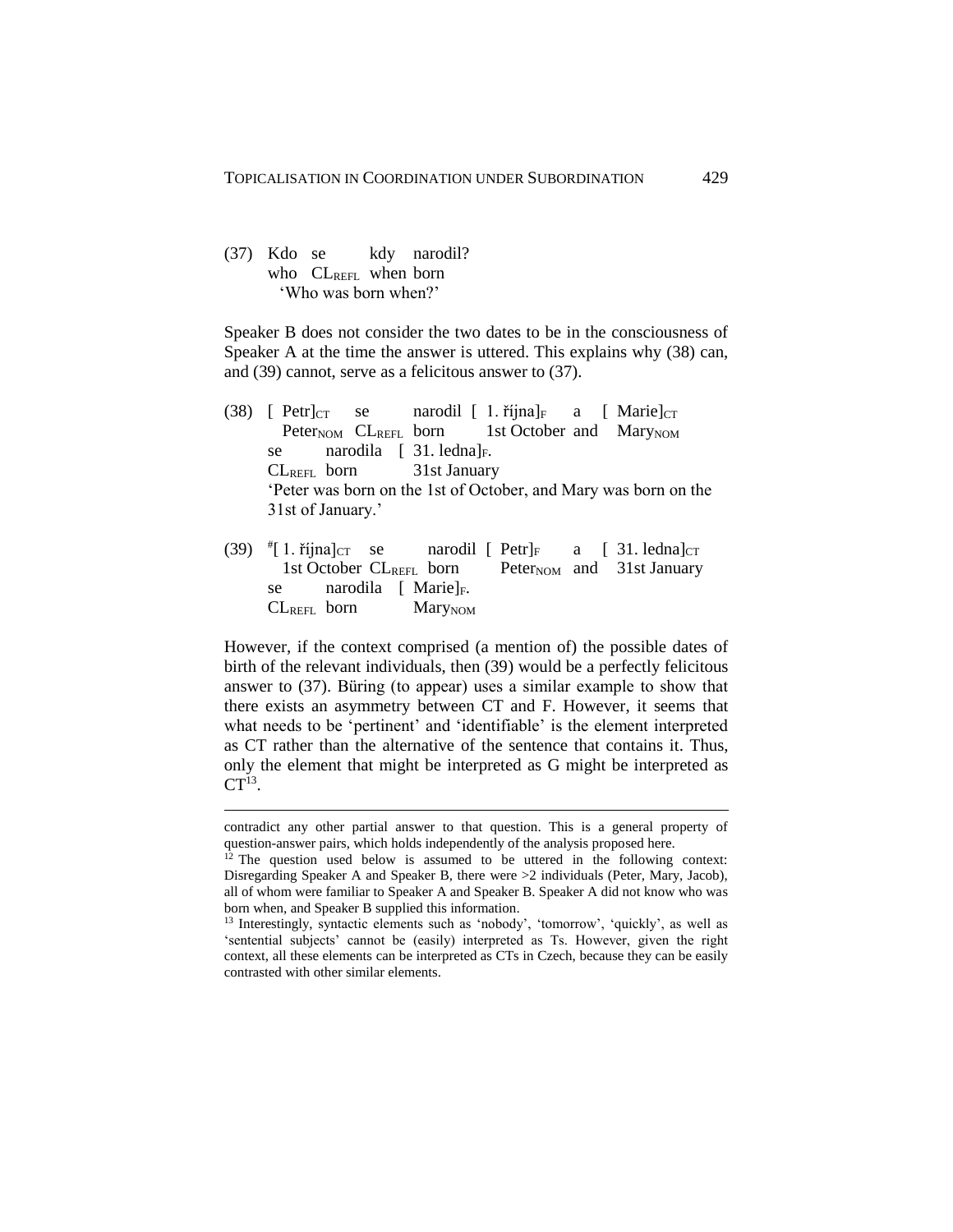### **4 Topicalisation**

Topicalisation of the element that is interpreted as CT is readily available in the second conjunct of an embedded coordinate structure.

(40) Jakub řekl, že  $[$  Petr $]_{CT}$   $[$  snědl fazole $]_F$ , a Jacob<sub>NOM</sub> say<sub>PST</sub> že Peter<sub>NOM</sub> eat<sub>PST</sub> beans<sub>ACC</sub> and [ Marie] $_{CT}$  že [ snědla] $_{G}$  [ špenát] $_{F}$ .  $Mary<sub>NOM</sub>$  že eat<sub>PST</sub> spinach<sub>ACC</sub> 'Jacob said that Peter ate the beans, and that Mary ate the spinach.'

This movement operation is generally disallowed in the first conjunct; regardless of whether CT in the second conjunct is topicalised or not.

(41) \* Jakub řekl,  $[$  Petr $]_{CT}$  že  $[$  snědl fazole $]_F$ , a Jacob<sub>NOM</sub> say<sub>PST</sub> Peter<sub>NOM</sub> že eat<sub>PST</sub> beans<sub>ACC</sub> and  $([ \text{ Marie}]_{\text{CT}})$  že  $([ \text{ Marie}]_{\text{CT}})$  [ snědla]<sub>G</sub> [ špenát]<sub>F</sub>. Mary<sub>NOM</sub> že Mary<sub>NOM</sub> eat<sub>PST</sub> spinach<sub>ACC</sub> 'Jacob said that Peter ate the beans, and that Mary ate the spinach.'

Interestingly, certain predicates that express some sort of 'emphasis' are marginally compatible with topicalisation in the first conjunct<sup>14</sup>.

 $(42)$  <sup>??</sup> si stěžoval, [ Marie] $_{CT}$  že [ ho] $_{G}$ Jacob<sub>NOM</sub> CL<sub>REFL</sub> complain<sub>PST</sub> Mary<sub>NOM</sub> že he<sub>ACC</sub> [ nemiluje] $_F$ , a ([ Lucie] $_{CT}$ ) že ([ Lucie] $_{CT}$ ) [ ho] $_{G}$ not-love<sub>PRS</sub> and Lucy<sub>NOM</sub> že Lucy<sub>NOM</sub> he<sub>ACC</sub>  $[iqnoruje]_F$ . ignore<sub>PRS</sub> 'Jacob complained that Mary does not love him and that Lucy ignores him.'

 $\overline{a}$ 

<sup>&</sup>lt;sup>14</sup> Native speakers differ in the degree to which they accept the topicalised element to intervene between the subordinating predicate and the particle *že*. This movement operation results in strong markedness, which might explain why, even though not completely ungrammatical, examples such as (42) are not productive in contemporary Czech.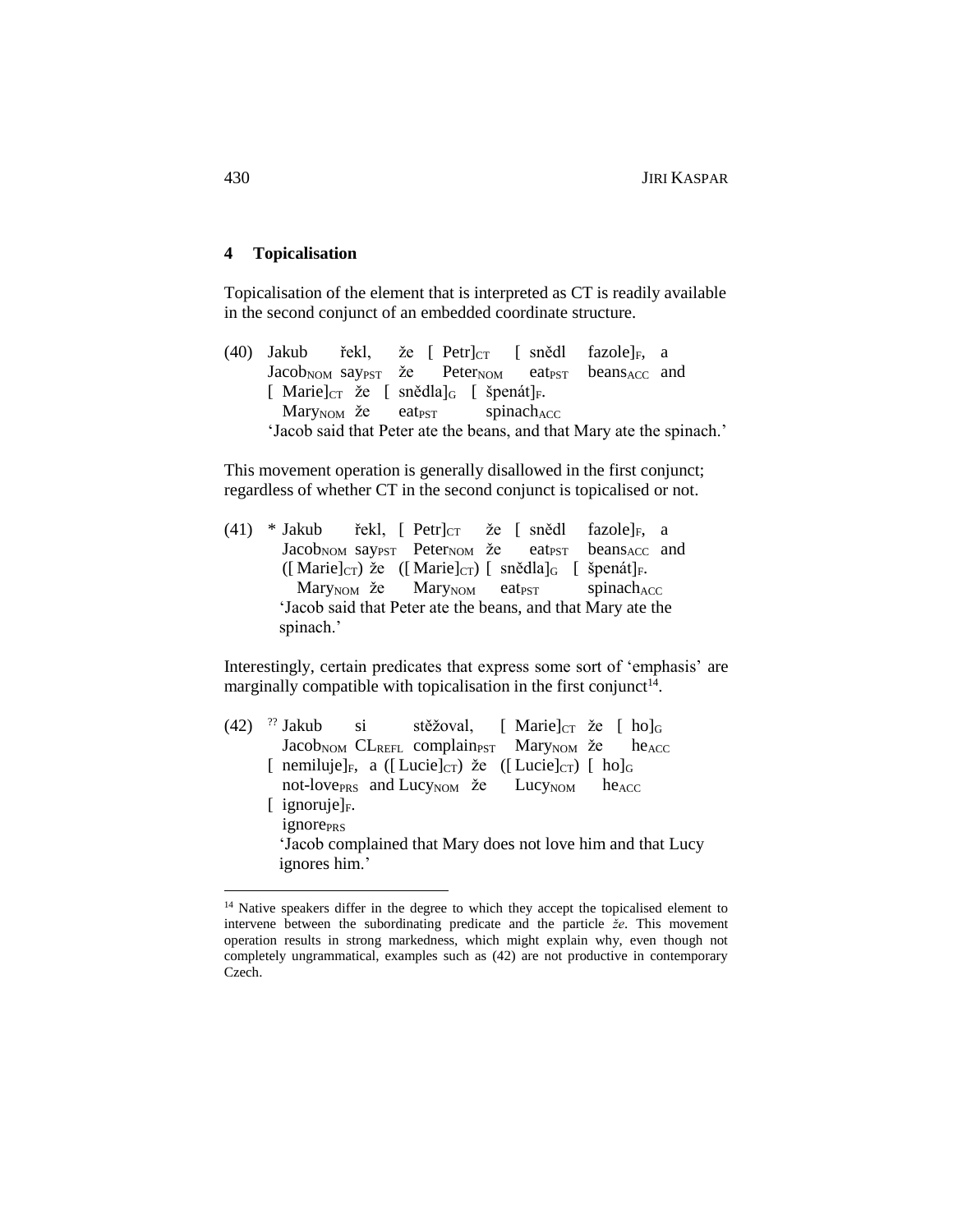While possible, this type of topicalisation seems to be highly restricted. Given this, it seems meaningful to focus only on the more productive type of topicalisation, which takes place in the second conjunct of an embedded coordinate structure.

## **5 Formalism**

### *5.1 Topicalisation*

Sturgeon (2008) assumes that the rise accent can be realised in SpecIP. While it remains an open question whether this is the only position in which it can be realised, the analysis proposed above is fully compatible with this assumption. Constant (2012, 2014) proposes that there is a functional projection high in the left periphery of the clause that is associated with elements interpreted as CT. At some point in the derivation, these elements must move (either overtly or covertly) into the specifier of this functional projection. He refers to this movement operation as 'topic abstraction'. In the absence of the evidence to the contrary, the present analysis assumes that the elements interpreted as CT move to SpecIP, where they have the possibility to realise the rise accent. Whether there are cases where this movement is covert remains to be seen.

### *5.2 Coordination*

Munn (1993) assumes that coordinate structures are hierarchical adjunct structures, and that only the first conjunct is selected by a higher functional or lexical head.

(43) An abstract representation of the coordinate structure.



Assuming the structure above seems necessary, for, as was shown above,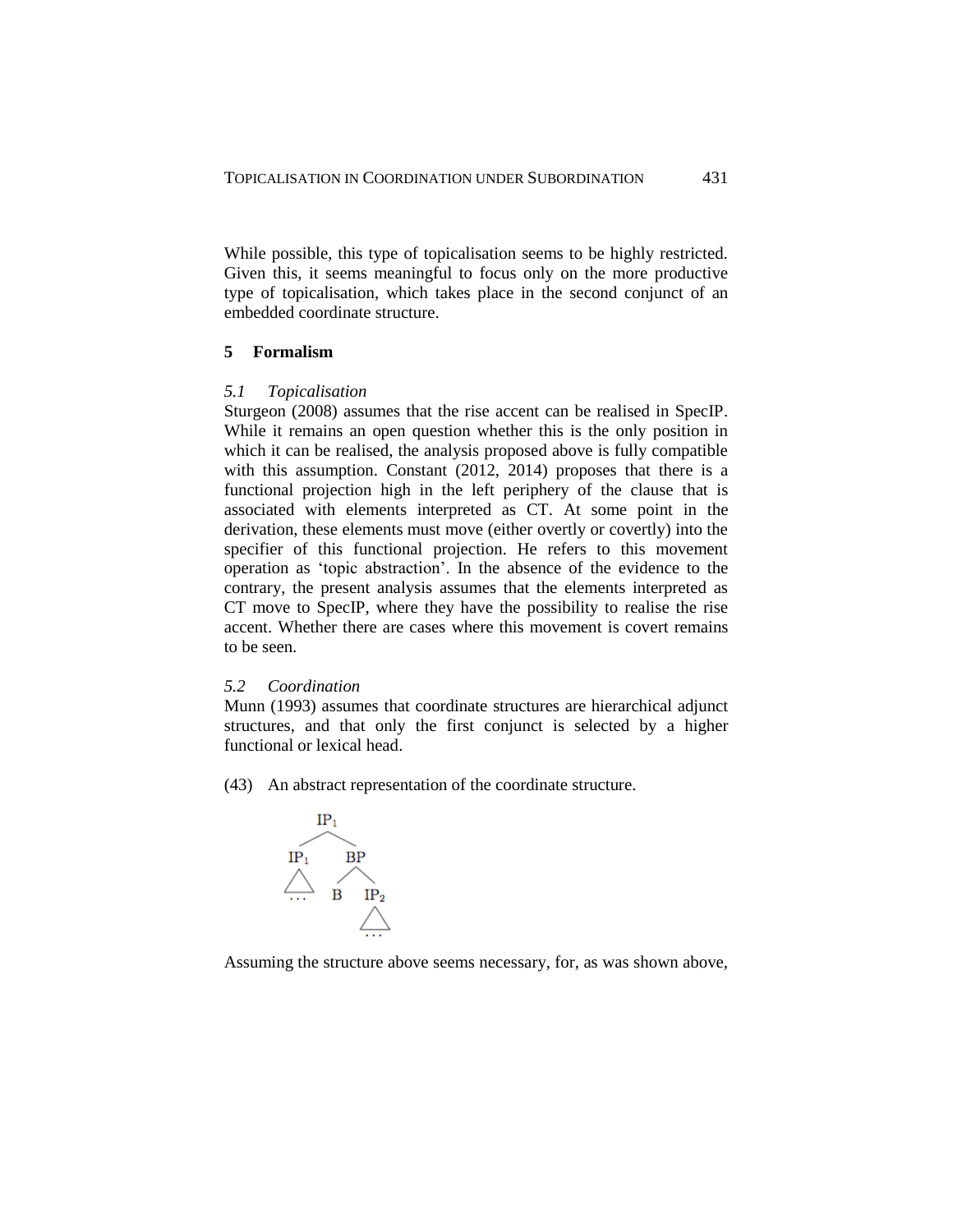topicalisation is possible only in the second conjunct if certain requirements having to do with the licensing of CT are met. This asymmetry is expected if it is only the first conjunct that is selected by the embedding predicate.

## *5.3 Subordination*

Kaspar (2016) argues that the particle *že* can appear in I or C. Given the assumption that the element interpreted as CT moves to SpecIP, the emerging picture is one where the embedded coordinate structures similar to  $(40)$  are represented as follows.

(44) A more detailed abstract representation of the coordinate structure.



# **6 Conclusion**

A number of conclusions can be drawn from the relatively large data sample presented above. Perhaps the most crucial one is that the distribution of the information-structural category CT is restricted by the following rules (repeated from above).

(4) CT-INTERPRETATION (ALL LANGUAGES) The expression that contains CT is a partial answer to a question that requires a multiple-pair answer.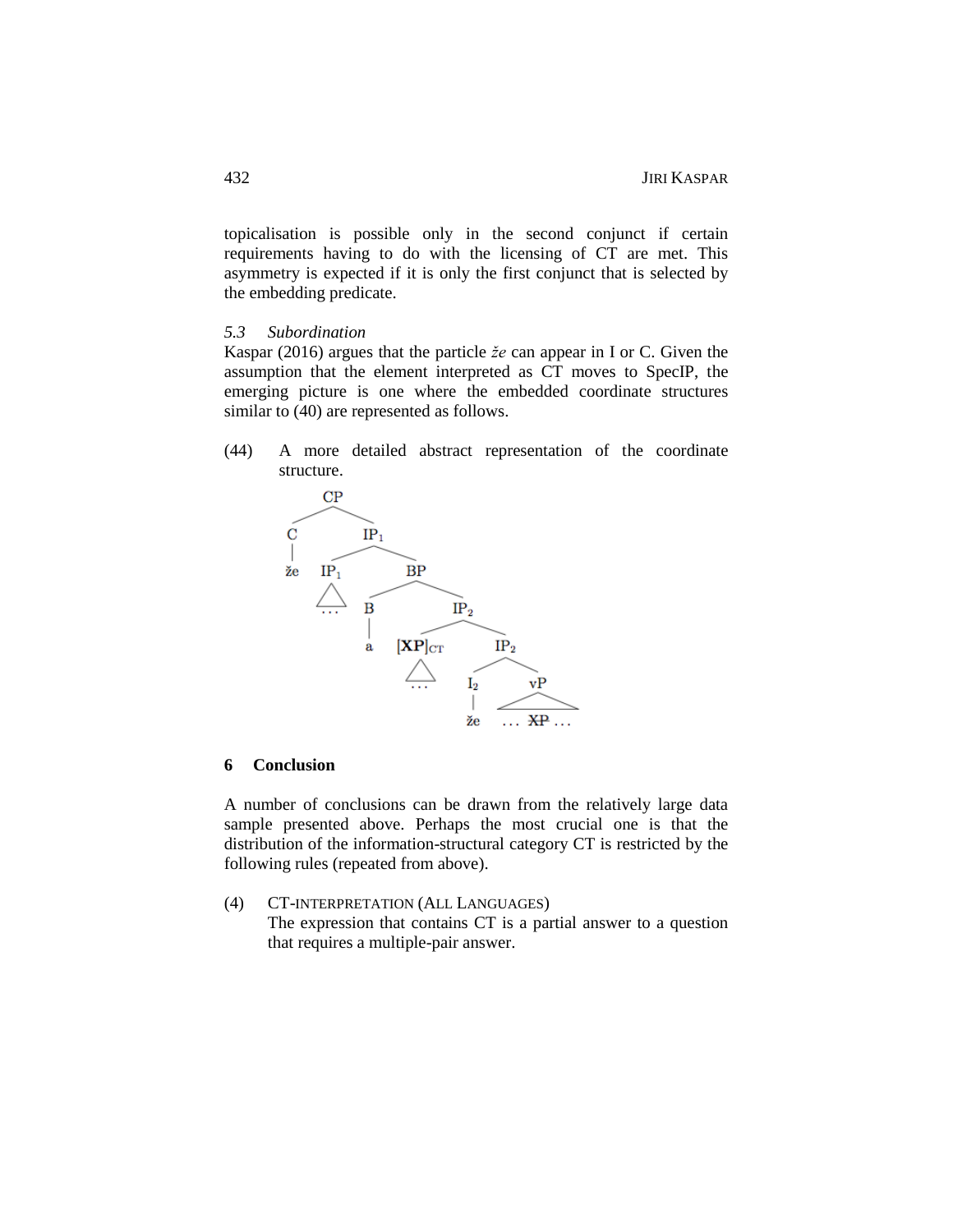- (5) CT-PRESENCE (ALL LANGUAGES) A partial answer to a question that requires a multiple-pair answer must contain an element interpreted as CT.
- (6) CT-REALISATION (CZECH) The element interpreted as CT must (have the possibility to) realise a rise accent.

The rule in (4), which is itself rooted in the rule in (5), is motivated by the need to explain a number of apparent mismatches in question-answer congruence (i.e.,  $(25)$ – $(22)$ ), and the possibility of switching the sortal key from conjunct to conjunct (i.e.,  $(30)$ – $(35)$ ). The rule in (6) is motivated by the restricted distribution of CT and F in coordinated structures, and by the observation that CTs are typically realised with the rise accent.

Crucially, topicalisation in coordination under subordination can target elements interpreted as CT. Modulo the syntactic and semantic restrictions, an element interpreted as CT may precede *že* in the second conjunct, but not in the first conjunct. The syntactic structure must reflect this fact. The most convenient solution is to treat coordination as adjunction. The element preceding *že* in the second conjunct is in SpecIP, which is a position that has been independently argued to allow the realisation of the rise accent. The possibility of moving an element with a different information-structural status in front of *že* is hard to test, because it is difficult to restrict the interpretation and at the same time control for a number of possible interfering factors (e.g., prosody, reinterpretation). However, the proposed analysis makes clear predictions, which makes it possible for one to test its adequacy against various data from different languages.

### **References**

- Büring, Daniel. 1995. *The 59th Street Bridge Accent: On the Meaning of Topic and Focus*. Doctoral Dissertation, Universität Tübingen.
- Büring, Daniel. 2003. On D-trees, Beans, and B-accents. *Linguistics and Philosophy* 26: 511–545.
- Büring, Daniel. To appear. (Contrastive) Topic. In *Handbook of Information Structure*, ed. Caroline Féry and Shinichiro Ishihara.